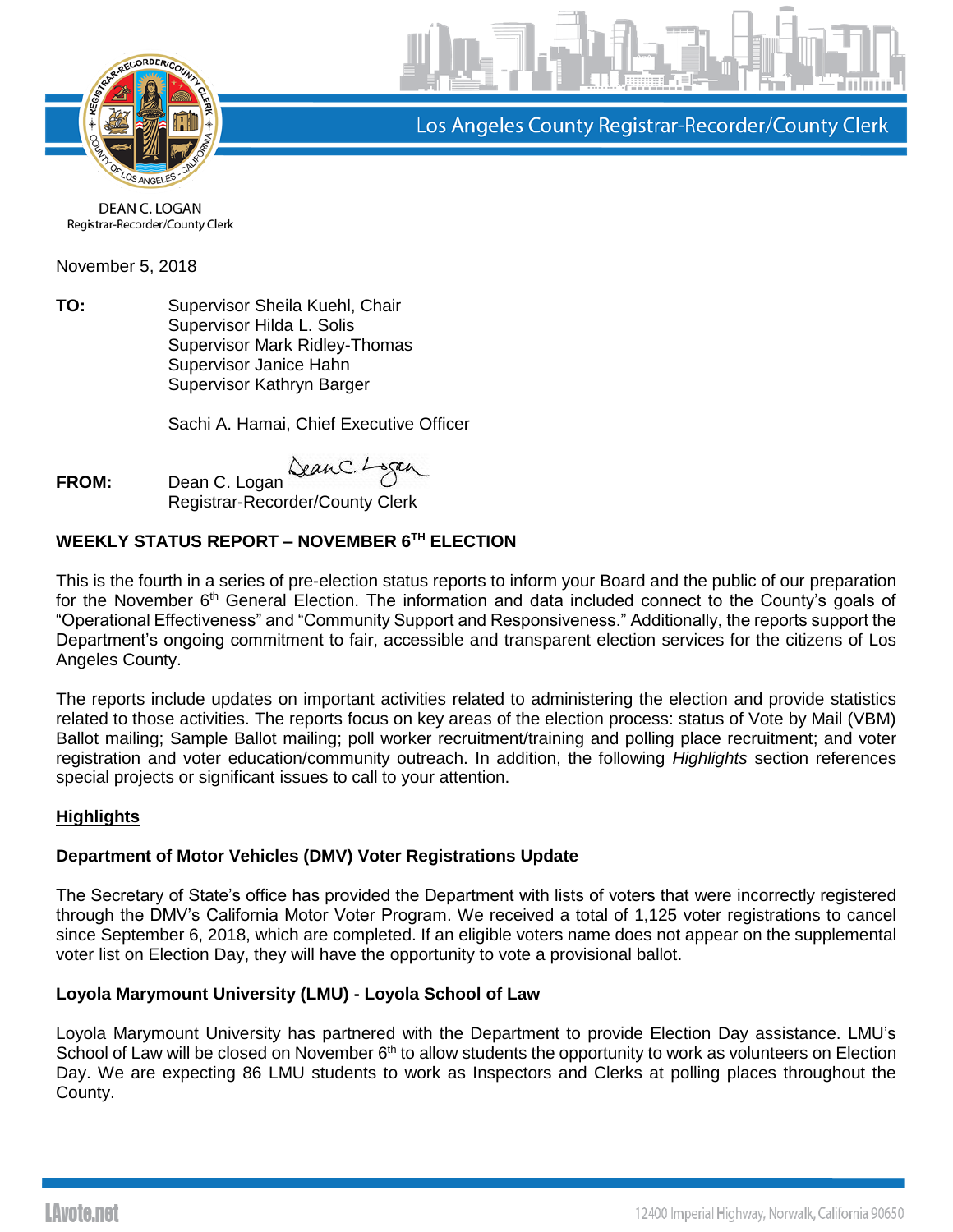# **Vote by Mail Drop-Off**

The Department's VBM Drop-Off Program will continue through Election Day. It provides a convenient, accessible and transparent option for voters to securely and easily return their VBM ballot. The program continues to have successful voter participation. To date we have received 10,046 VBM ballots from the 150 sites located throughout the County that are serving as drop-off locations. A list of participating sites, with their addresses and hours of operation, can be found on our [website.](http://lavote.net/home/voting-elections/voting-options/vote-by-mail/vbm-ballot-drop-off)

#### **Early Voting / Weekend Early Voting**

Early Voting continues at our headquarters in Norwalk through Election Day. The Weekend Early Voting Program concluded on November 4<sup>th</sup>. The expanded locations issued 15,809 VBM Ballots and 1,759 Conditional Voter Registrations were received for the November  $6<sup>th</sup>$  election. The highest turnouts were in West Los Angeles and Pasadena.

|                                                      | <b>Saturday</b><br>(Oct. 27 <sup>th</sup> ) | Sunday<br>(Oct. 28 <sup>th</sup> ) | <b>Saturday</b><br>(Nov. 3 <sup>rd</sup> ) | <b>Sunday</b><br>(Nov. 4 <sup>th</sup> ) | Total  |
|------------------------------------------------------|---------------------------------------------|------------------------------------|--------------------------------------------|------------------------------------------|--------|
| <b>East Los Angeles Library</b>                      | 90                                          | 90                                 | 450                                        | 546                                      | 1,176  |
| <b>Jackie Robinson Community Center</b>              | 258                                         | 226                                | 702                                        | 985                                      | 2,171  |
| Lake View Terrace Library (East San Fernando Valley) | 102                                         | 96                                 | 431                                        | 554                                      | 1,183  |
| <b>Lancaster Public Library</b>                      | 88                                          | 110                                | 492                                        | 516                                      | 1,206  |
| <b>Long Beach City College</b>                       | 157                                         | 128                                | 601                                        | 859                                      | 1,745  |
| <b>Registrar-Recorder/County Clerk</b>               | 131                                         | 135                                | 601                                        | 729                                      | 1,596  |
| <b>West Covina Library</b>                           | 122                                         | 104                                | 541                                        | 648                                      | 1,415  |
| <b>West Valley Regional Library</b>                  | 212                                         | 180                                | 679                                        | 840                                      | 1,911  |
| <b>West Los Angeles College</b>                      | 343                                         | 104                                | 985                                        | 1094                                     | 2,526  |
| <b>Willowbrook Library</b>                           | 30                                          | 35                                 | 271                                        | 545                                      | 881    |
| Total:                                               | 1,533                                       | 1,208                              | 5.753                                      | 7,316                                    | 15,810 |

#### **Provisional Voting**

The Department has been proactively seeking to inform the public about the issue of provisional voting prior to Election Day. Provisional voting, which has been used in California since 1984, ensures that no properly registered voter is denied their right to cast a ballot if that voter's name is not in the roster due to clerical, processing, computer, or other error. It also allows the Department the ability to verify that no voter mistakenly votes twice in any given election. Provisional ballots also serve as a failsafe for voters who are unable to get to their assigned polling location on Election Day.

A voter may vote a provisional ballot at any polling place in the County in which they are registered to vote, however, only the contests the voter is eligible to vote for will be counted. Once voted, a provisional ballot is placed in a pink envelope and secured for processing. Provisional ballots are counted after elections officials have confirmed the validity of the voter's registration and that the voter did not already vote in the election. Historically, nearly 90% of provisional ballots are valid and counted. More information about Provisional Voting is available on the Department's [website.](http://lavote.net/home/voting-elections/voting-options/at-the-polls/provisional-voting)

#### **Media**

The Department has implemented a full-scale media campaign with various media partners throughout LA County to promote the newly redesigned Vote by Mail ballot, key election deadlines for November 6<sup>th</sup> and other information. The campaign includes public service announcements on all major LA County radio stations, bus ads, movie theater ads, multilingual ads and social media messaging. The Department is also engaging local newspapers and radio stations to help promote the election and disseminate valuable information to voters. The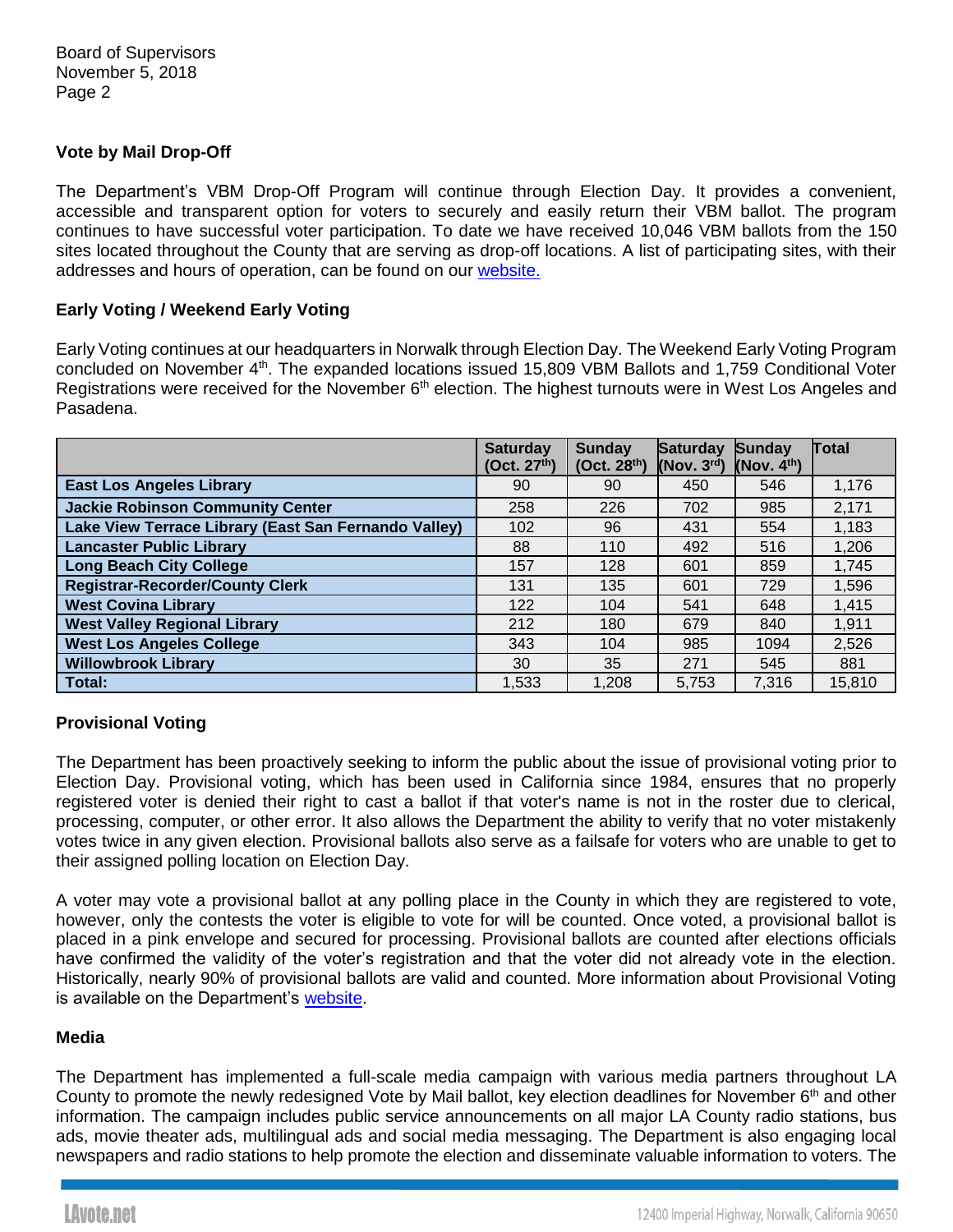Board of Supervisors November 5, 2018 Page 3

following is a summary of recent earned media opportunities and press releases that have been issued regarding the upcoming election:

#### *News Releases*

### **November 2, 2018**

• [https://www.lavote.net/docs/rrcc/news-releases/11062018\\_simulation-saturday.pdf](https://www.lavote.net/docs/rrcc/news-releases/11062018_simulation-saturday.pdf)

#### **November 5, 2018**

• [https://www.lavote.net/docs/rrcc/news-releases/11062018\\_media-logistics.pdf](https://www.lavote.net/docs/rrcc/news-releases/11062018_media-logistics.pdf)

#### *Press Mentions*

# **October 23, 2018**

- [Counties May Switch to Vote Centers in 2020](https://www.nbclosangeles.com/news/local/Counties-May-Switch-to-Vote-Centers-in-2020-498333161.html) NBC4
- [Voting in 2020? It Might Not Be At a Polling Place](https://www.nbclosangeles.com/multimedia/Goodbye-Polling-Places-Vote-Centers-Replace-2020-Elections-498331191.html) NBC4

# **October 24, 2018**

- [LAUSD high school students cast early ballots in Norwalk](https://abc7.com/politics/lausd-high-school-students-cast-early-ballots-in-norwalk/4550313/) ABC7
- [With Election Day looming, these LA 18-year-olds just voted in person early. All voters will have their](https://www.dailynews.com/2018/10/24/with-election-day-looming-these-la-18-year-olds-just-voted-in-person-early-all-voters-will-have-their-chance-next-two-weekends/)  [chance next two weekends](https://www.dailynews.com/2018/10/24/with-election-day-looming-these-la-18-year-olds-just-voted-in-person-early-all-voters-will-have-their-chance-next-two-weekends/) – LA Daily News
- [Drop Off Vote-By-Mail Ballots At City Hall](http://www.canyon-news.com/drop-off-vote-by-mail-ballots-at-city-hall/84687) LA Canyon News
- [Early Voting Sites Open this Weekend for Nov. 6 Election](https://scvnews.com/2018/10/24/early-voting-sites-open-this-weekend-for-nov-6-election/?utm_content=&utm_medium=email&utm_name=&utm_source=govdelivery&utm_term=) SCV News
- [Hundreds of L.A. students voted in their first election](http://mms.tveyes.com/MediaView/?c3RhdGlvbj0xNTE1JlN0YXJ0RGF0ZVRpbWU9MTAlMmYyNCUyZjIwMTgrMTglM2EzMiUzYTUzJkVuZERhdGVUaW1lPTEwJTJmMjQlMmYyMDE4KzE4JTNhMzMlM2EzMCYmJmR1cmF0aW9uPTMwMTYwMCZwYXJ0bmVyaWQ9NzMxMyYmaGlnaGxpZ2h0cmVnZXg9JTVjYmhvbWVsZXNzJTVjYiU3YyU1Y2JMLkEuJTVjYiU3YyU1Y2JDb3VudHklNWNiJm1vZGVkaXRvcmVuYWJsZT10cnVlJm1vZGVkaXRvcmRlc3RpbmF0aW9ucz00JiZleHBpcmF0aW9uPTExJTJmMjMlMmYyMDE4KzE4JTNhMzIlM2E1My4wMDAmaW5zdGFudFBsYXk9VHJ1ZSZzaWduYXR1cmU9NGU1ODNhYmYxODk2ZjAwZTc5YmU0MTQ2MDZhMjRiMmM=) KFI
- [Votantes primerizos emiten su voto anticipado para las elecciones de noviembre](http://links.govdelivery.com/track?type=click&enid=ZWFzPTEmbXNpZD0mYXVpZD0mbWFpbGluZ2lkPTIwMTgxMDI1Ljk2NzU4NTkxJm1lc3NhZ2VpZD1NREItUFJELUJVTC0yMDE4MTAyNS45Njc1ODU5MSZkYXRhYmFzZWlkPTEwMDEmc2VyaWFsPTE2OTk3MTI3JmVtYWlsaWQ9andoYWxlbkBycmNjLmxhY291bnR5LmdvdiZ1c2VyaWQ9andoYWxlbkBycmNjLmxhY291bnR5LmdvdiZ0YXJnZXRpZD0mZmw9Jm12aWQ9JmV4dHJhPSYmJg==&&&113&&&https://app.meltwater.com/mwTransition/?cId=56d784e57e32436f1e22c09e&contextId=5bd1e448f9a4f28cb07c2073&dId=4Ev1abG5-1IEST2ADLku81Pdjwc&id=&isHosted=false&name=&op=open&publishTime=1540479648621&s=mail-newsletter&sentiment=N&transitionToken=eyJ0eXAiOiJKV1QiLCJhbGciOiJIUzUxMiJ9.eyJob3N0bmFtZSI6Imxhb3Bpbmlvbi5jb20ifQ.2uvvOU9woTOKQ6ckA8btbef-RuIx40FNmoC_PMmCmTtyFFgQGK-Htu9qRgCOyiA_swFRyLL_TJ0L4l1t9esNAQ&type=&uId=5875422dd095f93a024da574&url=https%3A%2F%2Flaopinion.com%2F2018%2F10%2F25%2Fvotantes-primerizos-emiten-su-voto-anticipado-para-las-elecciones-de-noviembre%2F%3Futm_content%3D%26utm_medium%3Demail%26utm_name%3D%26utm_source%3Dgovdelivery%26utm_term%3D&utm_content=&utm_medium=email&utm_name=&utm_source=govdelivery&utm_term=) La Opinion

# **October 25, 2018**

- [Metro to offer free rides on election day](https://la.curbed.com/2018/10/25/18023336/los-angeles-election-day-free-rides-metro-transportation) LA Curbed
- [Metro vote makes public transportation free on election day](http://links.govdelivery.com/track?type=click&enid=ZWFzPTEmbXNpZD0mYXVpZD0mbWFpbGluZ2lkPTIwMTgxMDI2Ljk2ODEzMjgxJm1lc3NhZ2VpZD1NREItUFJELUJVTC0yMDE4MTAyNi45NjgxMzI4MSZkYXRhYmFzZWlkPTEwMDEmc2VyaWFsPTE2OTk3NjIxJmVtYWlsaWQ9andoYWxlbkBycmNjLmxhY291bnR5LmdvdiZ1c2VyaWQ9andoYWxlbkBycmNjLmxhY291bnR5LmdvdiZ0YXJnZXRpZD0mZmw9Jm12aWQ9JmV4dHJhPSYmJg==&&&126&&&https://app.meltwater.com/mwTransition/?cId=56d784e57e32436f1e22c09e&contextId=5bd33344f9a4f28cb07c4bd3&dId=ag7Wc0lw6uTkgr7m9yq8GhInRhU&id=&isHosted=false&name=&op=open&publishTime=1540500809140&s=mail-newsletter&sentiment=N&transitionToken=eyJ0eXAiOiJKV1QiLCJhbGciOiJIUzUxMiJ9.eyJob3N0bmFtZSI6ImxicG9zdC5jb20ifQ.xGLRloXg_3f3vnsTxqYY13QDFq7RoPWZRuhw1JOpiaTMHU8hEMyz8DQbO-2g8iI9eKbK8d879hGjhheS9pFIdA&type=&uId=5875422dd095f93a024da574&url=https%3A%2F%2Flbpost.com%2Fnews%2Fmetro-vote-makes-public-transportation-free-on-election-day%2F%3Futm_content%3D%26utm_medium%3Demail%26utm_name%3D%26utm_source%3Dgovdelivery%26utm_term%3D&utm_content=&utm_medium=email&utm_name=&utm_source=govdelivery&utm_term=) Long Beach Post

# **October 26, 2018**

- [Early voting has started. Here's where you can cast a ballot before election day](http://www.latimes.com/politics/la-pol-early-voting-midterms-2018-story.html) LA Times
- [All Metro Bus, Train Rides Free On Election Day](https://losangeles.cbslocal.com/2018/10/26/free-metro-bus-train-rides-election-day/) CBS LA
- [Early voting starts](http://links.govdelivery.com/track?type=click&enid=ZWFzPTEmbXNpZD0mYXVpZD0mbWFpbGluZ2lkPTIwMTgxMDI5Ljk2ODgxMzYxJm1lc3NhZ2VpZD1NREItUFJELUJVTC0yMDE4MTAyOS45Njg4MTM2MSZkYXRhYmFzZWlkPTEwMDEmc2VyaWFsPTE2OTk4MjQzJmVtYWlsaWQ9andoYWxlbkBycmNjLmxhY291bnR5LmdvdiZ1c2VyaWQ9andoYWxlbkBycmNjLmxhY291bnR5LmdvdiZ0YXJnZXRpZD0mZmw9Jm12aWQ9JmV4dHJhPSYmJg==&&&111&&&https://app.meltwater.com/mwTransition/?cId=56d784e57e32436f1e22c09e&contextId=5bd723ea5839ef0ce0a0e3e3&dId=cc03c081-cec9-4b97-b015-02363362da59&id=&isHosted=false&name=&op=open&publishTime=1540568003000&s=mail-newsletter&sentiment=N&transitionToken=eyJ0eXAiOiJKV1QiLCJhbGciOiJIUzUxMiJ9.eyJob3N0bmFtZSI6Im15LnR2ZXkuZXMifQ.BTKVf3-x0i0wqJw_SSxKwgioL_n65i8b8Bv7FFlL_q6WNhxw5exfHqcCk8bz6SlVoKuWEeYk7h_u-8nK1EoVSQ&type=&uId=5875422dd095f93a024da574&url=http%3A%2F%2Fmy.tvey.es%2FNi27C%3Futm_content%3D%26utm_medium%3Demail%26utm_name%3D%26utm_source%3Dgovdelivery%26utm_term%3D&utm_content=&utm_medium=email&utm_name=&utm_source=govdelivery&utm_term=) KCRW
- **[Metro to Offer Free Rides on Election Day](http://links.govdelivery.com/track?type=click&enid=ZWFzPTEmbXNpZD0mYXVpZD0mbWFpbGluZ2lkPTIwMTgxMDI2Ljk2ODEzMjgxJm1lc3NhZ2VpZD1NREItUFJELUJVTC0yMDE4MTAyNi45NjgxMzI4MSZkYXRhYmFzZWlkPTEwMDEmc2VyaWFsPTE2OTk3NjIxJmVtYWlsaWQ9andoYWxlbkBycmNjLmxhY291bnR5LmdvdiZ1c2VyaWQ9andoYWxlbkBycmNjLmxhY291bnR5LmdvdiZ0YXJnZXRpZD0mZmw9Jm12aWQ9JmV4dHJhPSYmJg==&&&104&&&https://app.meltwater.com/mwTransition/?cId=56d784e57e32436f1e22c09e&contextId=5bd33344f9a4f28cb07c4bd3&dId=imR6_QpWjxUNvUwXHJ6AEVCyQ2A&id=&isHosted=false&name=&op=open&publishTime=1540544072264&s=mail-newsletter&sentiment=N&transitionToken=eyJ0eXAiOiJKV1QiLCJhbGciOiJIUzUxMiJ9.eyJob3N0bmFtZSI6Ind3dy5uYmNsb3NhbmdlbGVzLmNvbSJ9.qrnZG5u3OjFtwiii9MNndRbz6Nr0-Jz1pouTLLenhnFnj9l6UEiaEbZzwqYhxu6DKt9QpiTdg0pk_LMyybqBzg&type=&uId=5875422dd095f93a024da574&url=https%3A%2F%2Fwww.nbclosangeles.com%2Fnews%2Flocal%2FMetro-to-Offer-Free-Rides-on-Election-Day-498621061.html%3Futm_content%3D%26utm_medium%3Demail%26utm_name%3D%26utm_source%3Dgovdelivery%26utm_term%3D&utm_content=&utm_medium=email&utm_name=&utm_source=govdelivery&utm_term=) NBC LA**
- [Metro free rides on election day](http://links.govdelivery.com/track?type=click&enid=ZWFzPTEmbXNpZD0mYXVpZD0mbWFpbGluZ2lkPTIwMTgxMDI2Ljk2ODEzMjgxJm1lc3NhZ2VpZD1NREItUFJELUJVTC0yMDE4MTAyNi45NjgxMzI4MSZkYXRhYmFzZWlkPTEwMDEmc2VyaWFsPTE2OTk3NjIxJmVtYWlsaWQ9andoYWxlbkBycmNjLmxhY291bnR5LmdvdiZ1c2VyaWQ9andoYWxlbkBycmNjLmxhY291bnR5LmdvdiZ0YXJnZXRpZD0mZmw9Jm12aWQ9JmV4dHJhPSYmJg==&&&105&&&https://app.meltwater.com/mwTransition/?cId=56d784e57e32436f1e22c09e&contextId=5bd33344f9a4f28cb07c4bd3&dId=53889227-9bf6-406c-8b30-6fa9ac201418&id=&isHosted=false&name=&op=open&publishTime=1540570329000&s=mail-newsletter&sentiment=N&transitionToken=eyJ0eXAiOiJKV1QiLCJhbGciOiJIUzUxMiJ9.eyJob3N0bmFtZSI6Im15LnR2ZXkuZXMifQ.BTKVf3-x0i0wqJw_SSxKwgioL_n65i8b8Bv7FFlL_q6WNhxw5exfHqcCk8bz6SlVoKuWEeYk7h_u-8nK1EoVSQ&type=&uId=5875422dd095f93a024da574&url=http%3A%2F%2Fmy.tvey.es%2Fj3NFb%3Futm_content%3D%26utm_medium%3Demail%26utm_name%3D%26utm_source%3Dgovdelivery%26utm_term%3D&utm_content=&utm_medium=email&utm_name=&utm_source=govdelivery&utm_term=) KFI
- [Voters can cast their ballot this weekend](http://links.govdelivery.com/track?type=click&enid=ZWFzPTEmbXNpZD0mYXVpZD0mbWFpbGluZ2lkPTIwMTgxMDI2Ljk2ODEzMjgxJm1lc3NhZ2VpZD1NREItUFJELUJVTC0yMDE4MTAyNi45NjgxMzI4MSZkYXRhYmFzZWlkPTEwMDEmc2VyaWFsPTE2OTk3NjIxJmVtYWlsaWQ9andoYWxlbkBycmNjLmxhY291bnR5LmdvdiZ1c2VyaWQ9andoYWxlbkBycmNjLmxhY291bnR5LmdvdiZ0YXJnZXRpZD0mZmw9Jm12aWQ9JmV4dHJhPSYmJg==&&&109&&&https://app.meltwater.com/mwTransition/?cId=56d784e57e32436f1e22c09e&contextId=5bd33344f9a4f28cb07c4bd3&dId=55db7932-1d5e-4b74-a92a-c6f4ec126b44&id=&isHosted=false&name=&op=open&publishTime=1540570249000&s=mail-newsletter&sentiment=N&transitionToken=eyJ0eXAiOiJKV1QiLCJhbGciOiJIUzUxMiJ9.eyJob3N0bmFtZSI6Im15LnR2ZXkuZXMifQ.BTKVf3-x0i0wqJw_SSxKwgioL_n65i8b8Bv7FFlL_q6WNhxw5exfHqcCk8bz6SlVoKuWEeYk7h_u-8nK1EoVSQ&type=&uId=5875422dd095f93a024da574&url=http%3A%2F%2Fmy.tvey.es%2FKt6m9%3Futm_content%3D%26utm_medium%3Demail%26utm_name%3D%26utm_source%3Dgovdelivery%26utm_term%3D&utm_content=&utm_medium=email&utm_name=&utm_source=govdelivery&utm_term=) KCRW

# **October 27, 2018**

- [Where to Vote Early in SoCal Ahead of Nov. 6 Election](https://ktla.com/2018/10/27/where-to-vote-early-in-socal-ahead-of-nov-6-election/) KTLA
- [They Want To Register Voters In Jail. The Sheriff Won't Let Them Inside To Do It.](https://www.huffingtonpost.com/entry/register-to-vote-southern-california-orange-county_us_5bd22882e4b0a8f17ef5c9e2) Huff Post
- [Early voting centers across Los Angeles County opened on Saturday —](https://www.dailynews.com/2018/10/27/early-voting-centers-across-los-angeles-county-opened-on-saturday-heres-what-to-expect/) here's what to expect LA Daily News
- [Early voting centers across Los Angeles County opened on Saturday –](http://links.govdelivery.com/track?type=click&enid=ZWFzPTEmbXNpZD0mYXVpZD0mbWFpbGluZ2lkPTIwMTgxMDI5Ljk2ODgxMzYxJm1lc3NhZ2VpZD1NREItUFJELUJVTC0yMDE4MTAyOS45Njg4MTM2MSZkYXRhYmFzZWlkPTEwMDEmc2VyaWFsPTE2OTk4MjQzJmVtYWlsaWQ9andoYWxlbkBycmNjLmxhY291bnR5LmdvdiZ1c2VyaWQ9andoYWxlbkBycmNjLmxhY291bnR5LmdvdiZ0YXJnZXRpZD0mZmw9Jm12aWQ9JmV4dHJhPSYmJg==&&&108&&&https://app.meltwater.com/mwTransition/?cId=56d784e57e32436f1e22c09e&contextId=5bd723ea5839ef0ce0a0e3e3&dId=rEZyfZmiSpFfIhtOT28WFhaH8J0&id=&isHosted=false&name=&op=open&publishTime=1540677274573&s=mail-newsletter&sentiment=N&transitionToken=eyJ0eXAiOiJKV1QiLCJhbGciOiJIUzUxMiJ9.eyJob3N0bmFtZSI6Ind3dy5kYWlseWJyZWV6ZS5jb20ifQ.8S83LrnEXCD2s885XhxKH0kpcsHJe-LjwjBsjUQOni5Bst8FiP4zHfEwvR2kFAEgyBB95XWpvfx3YrxPPhBWPQ&type=&uId=5875422dd095f93a024da574&url=https%3A%2F%2Fwww.dailybreeze.com%2F2018%2F10%2F27%2Fearly-voting-centers-across-los-angeles-county-opened-on-saturday-heres-what-to-expect%2F%3Futm_content%3D%26utm_medium%3Demail%26utm_name%3D%26utm_source%3Dgovdelivery%26utm_term%3D&utm_content=&utm_medium=email&utm_name=&utm_source=govdelivery&utm_term=) here's what to expect Daily Breeze

# **October 28, 2018**

• [Early voting this weekend](http://links.govdelivery.com/track?type=click&enid=ZWFzPTEmbXNpZD0mYXVpZD0mbWFpbGluZ2lkPTIwMTgxMDI5Ljk2ODgxMzYxJm1lc3NhZ2VpZD1NREItUFJELUJVTC0yMDE4MTAyOS45Njg4MTM2MSZkYXRhYmFzZWlkPTEwMDEmc2VyaWFsPTE2OTk4MjQzJmVtYWlsaWQ9andoYWxlbkBycmNjLmxhY291bnR5LmdvdiZ1c2VyaWQ9andoYWxlbkBycmNjLmxhY291bnR5LmdvdiZ0YXJnZXRpZD0mZmw9Jm12aWQ9JmV4dHJhPSYmJg==&&&110&&&https://app.meltwater.com/mwTransition/?cId=56d784e57e32436f1e22c09e&contextId=5bd723ea5839ef0ce0a0e3e3&dId=282fbf76-7e74-48e4-8ecd-4ae294f4c106&id=&isHosted=false&name=&op=open&publishTime=1540740505000&s=mail-newsletter&sentiment=N&transitionToken=eyJ0eXAiOiJKV1QiLCJhbGciOiJIUzUxMiJ9.eyJob3N0bmFtZSI6Im15LnR2ZXkuZXMifQ.BTKVf3-x0i0wqJw_SSxKwgioL_n65i8b8Bv7FFlL_q6WNhxw5exfHqcCk8bz6SlVoKuWEeYk7h_u-8nK1EoVSQ&type=&uId=5875422dd095f93a024da574&url=http%3A%2F%2Fmy.tvey.es%2FQr3d2%3Futm_content%3D%26utm_medium%3Demail%26utm_name%3D%26utm_source%3Dgovdelivery%26utm_term%3D&utm_content=&utm_medium=email&utm_name=&utm_source=govdelivery&utm_term=) – KPCC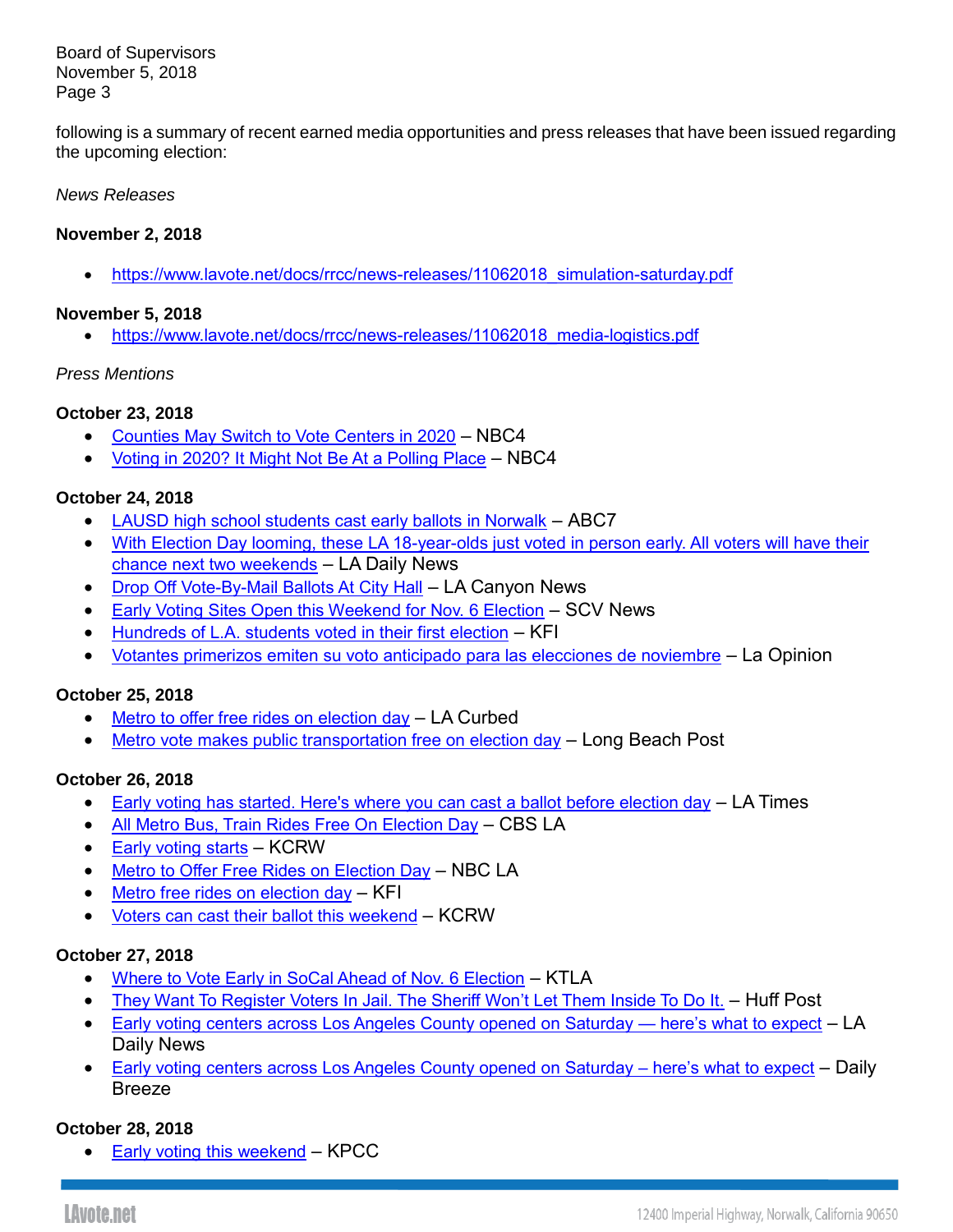Board of Supervisors November 5, 2018 Page 4

### **October 29, 2018**

- [Election 2018: Early voting gets underway at 10 locations in Los Angeles County](https://abc7.com/politics/election-2018-early-voting-underway-in-los-angeles-county/4576382/) ABC 7
- [Early voting has started. Here's where you can cast a ballot before election day](http://links.govdelivery.com/track?type=click&enid=ZWFzPTEmbXNpZD0mYXVpZD0mbWFpbGluZ2lkPTIwMTgxMDI5Ljk2ODgxMzYxJm1lc3NhZ2VpZD1NREItUFJELUJVTC0yMDE4MTAyOS45Njg4MTM2MSZkYXRhYmFzZWlkPTEwMDEmc2VyaWFsPTE2OTk4MjQzJmVtYWlsaWQ9andoYWxlbkBycmNjLmxhY291bnR5LmdvdiZ1c2VyaWQ9andoYWxlbkBycmNjLmxhY291bnR5LmdvdiZ0YXJnZXRpZD0mZmw9Jm12aWQ9JmV4dHJhPSYmJg==&&&103&&&https://app.meltwater.com/mwTransition/?cId=56d784e57e32436f1e22c09e&contextId=5bd723ea5839ef0ce0a0e3e3&dId=kqsNHsVPAgBLu9-IUPLixU-ostM&id=&isHosted=false&name=&op=open&publishTime=1540577100815&s=mail-newsletter&sentiment=N&transitionToken=eyJ0eXAiOiJKV1QiLCJhbGciOiJIUzUxMiJ9.eyJob3N0bmFtZSI6Ind3dy5sYXRpbWVzLmNvbSJ9.pyU9VQMKvh5vZJlebfeP6pSkeijFL-KKskx5nXRDHca408jlHn00LoA08Eo_6bPa_m9fGDadZ6Ugn5rodQOyDg&type=&uId=5875422dd095f93a024da574&url=http%3A%2F%2Fwww.latimes.com%2Fpolitics%2Fla-pol-early-voting-midterms-2018-story.html%3Futm_content%3D%26utm_medium%3Demail%26utm_name%3D%26utm_source%3Dgovdelivery%26utm_term%3D&utm_content=&utm_medium=email&utm_name=&utm_source=govdelivery&utm_term=) LA Times
- [Early voting open around LA County](http://links.govdelivery.com/track?type=click&enid=ZWFzPTEmbXNpZD0mYXVpZD0mbWFpbGluZ2lkPTIwMTgxMDI5Ljk2ODgxMzYxJm1lc3NhZ2VpZD1NREItUFJELUJVTC0yMDE4MTAyOS45Njg4MTM2MSZkYXRhYmFzZWlkPTEwMDEmc2VyaWFsPTE2OTk4MjQzJmVtYWlsaWQ9andoYWxlbkBycmNjLmxhY291bnR5LmdvdiZ1c2VyaWQ9andoYWxlbkBycmNjLmxhY291bnR5LmdvdiZ0YXJnZXRpZD0mZmw9Jm12aWQ9JmV4dHJhPSYmJg==&&&109&&&https://app.meltwater.com/mwTransition/?cId=56d784e57e32436f1e22c09e&contextId=5bd723ea5839ef0ce0a0e3e3&dId=d1caa9d0-3bea-467b-9da2-eed0d19e1344&id=&isHosted=false&name=&op=open&publishTime=1540827169000&s=mail-newsletter&sentiment=N&transitionToken=eyJ0eXAiOiJKV1QiLCJhbGciOiJIUzUxMiJ9.eyJob3N0bmFtZSI6Im15LnR2ZXkuZXMifQ.BTKVf3-x0i0wqJw_SSxKwgioL_n65i8b8Bv7FFlL_q6WNhxw5exfHqcCk8bz6SlVoKuWEeYk7h_u-8nK1EoVSQ&type=&uId=5875422dd095f93a024da574&url=http%3A%2F%2Fmy.tvey.es%2FJq63T%3Futm_content%3D%26utm_medium%3Demail%26utm_name%3D%26utm_source%3Dgovdelivery%26utm_term%3D&utm_content=&utm_medium=email&utm_name=&utm_source=govdelivery&utm_term=) KCBS

### **October 30, 2018**

- [Enjoy Your Local Polling Place While You Can. It Probably Won't Last](http://www.laist.com/2018/10/30/los_angeles_local_polling_place_voting_centers.php?fbclid=IwAR11uDiDX2fIPzYJmHsvD15wYdObucA1aeAzNNiwJ0ac3mpmZIu3c4JySr4) LAist
- Here's [how LA County voting will change in 2020](https://www.scpr.org/news/2018/10/30/86871/here-s-how-la-county-voting-will-change-in-2020/) KPCC
- [Tuesday is the Last Day to Request Vote-by-Mail Ballots](https://www.nbclosangeles.com/news/local/Last-Day-to-Request-Vote-by-Mail-Ballots-498989891.html) NBC4
- [Vote by mail application deadline today](http://links.govdelivery.com/track?type=click&enid=ZWFzPTEmbXNpZD0mYXVpZD0mbWFpbGluZ2lkPTIwMTgxMDMwLjk2OTI5MTUxJm1lc3NhZ2VpZD1NREItUFJELUJVTC0yMDE4MTAzMC45NjkyOTE1MSZkYXRhYmFzZWlkPTEwMDEmc2VyaWFsPTE2OTk4NjkyJmVtYWlsaWQ9andoYWxlbkBycmNjLmxhY291bnR5LmdvdiZ1c2VyaWQ9andoYWxlbkBycmNjLmxhY291bnR5LmdvdiZ0YXJnZXRpZD0mZmw9Jm12aWQ9JmV4dHJhPSYmJg==&&&105&&&https://app.meltwater.com/mwTransition/?cId=56d784e57e32436f1e22c09e&contextId=5bd866327085c40cf96b81b3&dId=6a26730b-af9b-4295-9a74-bf9f6ba18c86&id=&isHosted=false&name=&op=open&publishTime=1540909142000&s=mail-newsletter&sentiment=N&transitionToken=eyJ0eXAiOiJKV1QiLCJhbGciOiJIUzUxMiJ9.eyJob3N0bmFtZSI6Im15LnR2ZXkuZXMifQ.BTKVf3-x0i0wqJw_SSxKwgioL_n65i8b8Bv7FFlL_q6WNhxw5exfHqcCk8bz6SlVoKuWEeYk7h_u-8nK1EoVSQ&type=&uId=5875422dd095f93a024da574&url=http%3A%2F%2Fmy.tvey.es%2Fm6P5E%3Futm_content%3D%26utm_medium%3Demail%26utm_name%3D%26utm_source%3Dgovdelivery%26utm_term%3D&utm_content=&utm_medium=email&utm_name=&utm_source=govdelivery&utm_term=) KNBC
- [Oct 30: Last Day to Request Vote by Mail Ballot for Nov. 6 Election](http://links.govdelivery.com/track?type=click&enid=ZWFzPTEmbXNpZD0mYXVpZD0mbWFpbGluZ2lkPTIwMTgxMDMwLjk2OTI5MTUxJm1lc3NhZ2VpZD1NREItUFJELUJVTC0yMDE4MTAzMC45NjkyOTE1MSZkYXRhYmFzZWlkPTEwMDEmc2VyaWFsPTE2OTk4NjkyJmVtYWlsaWQ9andoYWxlbkBycmNjLmxhY291bnR5LmdvdiZ1c2VyaWQ9andoYWxlbkBycmNjLmxhY291bnR5LmdvdiZ0YXJnZXRpZD0mZmw9Jm12aWQ9JmV4dHJhPSYmJg==&&&106&&&https://app.meltwater.com/mwTransition/?cId=56d784e57e32436f1e22c09e&contextId=5bd866327085c40cf96b81b3&dId=bMED5CM5s3lr7RQFe5dmWHZRsP4&id=&isHosted=false&name=&op=open&publishTime=1540850109013&s=mail-newsletter&sentiment=N&transitionToken=eyJ0eXAiOiJKV1QiLCJhbGciOiJIUzUxMiJ9.eyJob3N0bmFtZSI6InNjdm5ld3MuY29tIn0.u8kfyNGpZQQnSfZ7La6-kBzXqdurv2qIOASqEQegu65buD_q2iFQCzy4NHv16U7d4GU898TqhK2KEHVpU2OArg&type=&uId=5875422dd095f93a024da574&url=https%3A%2F%2Fscvnews.com%2F2018%2F10%2F29%2Foct-30-last-day-to-request-vote-by-mail-ballot-for-nov-6-election%2F%3Futm_content%3D%26utm_medium%3Demail%26utm_name%3D%26utm_source%3Dgovdelivery%26utm_term%3D&utm_content=&utm_medium=email&utm_name=&utm_source=govdelivery&utm_term=) SCV News
- [Deadline to request vote by mail ballot](http://links.govdelivery.com/track?type=click&enid=ZWFzPTEmbXNpZD0mYXVpZD0mbWFpbGluZ2lkPTIwMTgxMDMwLjk2OTI5MTUxJm1lc3NhZ2VpZD1NREItUFJELUJVTC0yMDE4MTAzMC45NjkyOTE1MSZkYXRhYmFzZWlkPTEwMDEmc2VyaWFsPTE2OTk4NjkyJmVtYWlsaWQ9andoYWxlbkBycmNjLmxhY291bnR5LmdvdiZ1c2VyaWQ9andoYWxlbkBycmNjLmxhY291bnR5LmdvdiZ0YXJnZXRpZD0mZmw9Jm12aWQ9JmV4dHJhPSYmJg==&&&107&&&https://app.meltwater.com/mwTransition/?cId=56d784e57e32436f1e22c09e&contextId=5bd866327085c40cf96b81b3&dId=f749fd60-8b49-480d-9c41-f812f8861ce9&id=&isHosted=false&name=&op=open&publishTime=1540824186000&s=mail-newsletter&sentiment=N&transitionToken=eyJ0eXAiOiJKV1QiLCJhbGciOiJIUzUxMiJ9.eyJob3N0bmFtZSI6Im15LnR2ZXkuZXMifQ.BTKVf3-x0i0wqJw_SSxKwgioL_n65i8b8Bv7FFlL_q6WNhxw5exfHqcCk8bz6SlVoKuWEeYk7h_u-8nK1EoVSQ&type=&uId=5875422dd095f93a024da574&url=http%3A%2F%2Fmy.tvey.es%2Fg6YWz%3Futm_content%3D%26utm_medium%3Demail%26utm_name%3D%26utm_source%3Dgovdelivery%26utm_term%3D&utm_content=&utm_medium=email&utm_name=&utm_source=govdelivery&utm_term=) KABC Radio
- [Registered Voters in L.A. County were able to vote early](http://links.govdelivery.com/track?type=click&enid=ZWFzPTEmbXNpZD0mYXVpZD0mbWFpbGluZ2lkPTIwMTgxMDMwLjk2OTI5MTUxJm1lc3NhZ2VpZD1NREItUFJELUJVTC0yMDE4MTAzMC45NjkyOTE1MSZkYXRhYmFzZWlkPTEwMDEmc2VyaWFsPTE2OTk4NjkyJmVtYWlsaWQ9andoYWxlbkBycmNjLmxhY291bnR5LmdvdiZ1c2VyaWQ9andoYWxlbkBycmNjLmxhY291bnR5LmdvdiZ0YXJnZXRpZD0mZmw9Jm12aWQ9JmV4dHJhPSYmJg==&&&108&&&https://app.meltwater.com/mwTransition/?cId=56d784e57e32436f1e22c09e&contextId=5bd866327085c40cf96b81b3&dId=e0ad51a6-d86d-4c3f-b683-baea527151fb&id=&isHosted=false&name=&op=open&publishTime=1540824257000&s=mail-newsletter&sentiment=N&transitionToken=eyJ0eXAiOiJKV1QiLCJhbGciOiJIUzUxMiJ9.eyJob3N0bmFtZSI6Im15LnR2ZXkuZXMifQ.BTKVf3-x0i0wqJw_SSxKwgioL_n65i8b8Bv7FFlL_q6WNhxw5exfHqcCk8bz6SlVoKuWEeYk7h_u-8nK1EoVSQ&type=&uId=5875422dd095f93a024da574&url=http%3A%2F%2Fmy.tvey.es%2Fr9ZRm%3Futm_content%3D%26utm_medium%3Demail%26utm_name%3D%26utm_source%3Dgovdelivery%26utm_term%3D&utm_content=&utm_medium=email&utm_name=&utm_source=govdelivery&utm_term=) KPCC

#### **October 31, 2018**

• [Free buses on Election Day: Pasadena Transit joins Metro, Foothill in giving free rides to polls](http://links.govdelivery.com/track?type=click&enid=ZWFzPTEmbXNpZD0mYXVpZD0mbWFpbGluZ2lkPTIwMTgxMDMxLjk2OTg0MzIxJm1lc3NhZ2VpZD1NREItUFJELUJVTC0yMDE4MTAzMS45Njk4NDMyMSZkYXRhYmFzZWlkPTEwMDEmc2VyaWFsPTE2OTk5MjE2JmVtYWlsaWQ9andoYWxlbkBycmNjLmxhY291bnR5LmdvdiZ1c2VyaWQ9andoYWxlbkBycmNjLmxhY291bnR5LmdvdiZ0YXJnZXRpZD0mZmw9Jm12aWQ9JmV4dHJhPSYmJg==&&&135&&&https://app.meltwater.com/mwTransition/?cId=56d784e57e32436f1e22c09e&contextId=5bd9bbaa78fe9474f77e94c7&dId=JaE0_AESOe_OR7g9VQoOJ7-pq6I&id=&isHosted=false&name=&op=open&publishTime=1540938324287&s=mail-newsletter&sentiment=N&transitionToken=eyJ0eXAiOiJKV1QiLCJhbGciOiJIUzUxMiJ9.eyJob3N0bmFtZSI6Ind3dy5zZ3Z0cmlidW5lLmNvbSJ9.c0BqYqD9cWPG1Z1O3-RnxGuiiF1cGhNZL5-lScB-6OWFwTwohFl9m4V7FkhKuyaAyDUxIWDR-ow88koa3gfZ1A&type=&uId=5875422dd095f93a024da574&url=https%3A%2F%2Fwww.sgvtribune.com%2F2018%2F10%2F30%2Ffree-buses-on-election-day-pasadena-transit-joins-metro-foothill-in-giving-free-rides-to-polls%2F%3Futm_content%3D%26utm_medium%3Demail%26utm_name%3D%26utm_source%3Dgovdelivery%26utm_term%3D&utm_content=&utm_medium=email&utm_name=&utm_source=govdelivery&utm_term=) – SGV **Tribune** 

### **November 1, 2018**

- [Making Democracy Work](http://www.malibutimes.com/malibu_life/article_a3bda004-dd50-11e8-a3b4-27f7193f226b.html) Malibu Times
- T-minus 6 days: [LA & OC County registrars answer your voting questions](https://www.scpr.org/programs/airtalk/2018/10/31/63857/t-minus-6-days-la-oc-county-registrars-answer-your/) 89.3 KPCC

#### **November 2, 2018**

- LA County election officials are working to make sure there is not a repeat of what happened on the [June primary](http://links.govdelivery.com/track?type=click&enid=ZWFzPTEmbXNpZD0mYXVpZD0mbWFpbGluZ2lkPTIwMTgxMTAyLjk3MDkwMDYxJm1lc3NhZ2VpZD1NREItUFJELUJVTC0yMDE4MTEwMi45NzA5MDA2MSZkYXRhYmFzZWlkPTEwMDEmc2VyaWFsPTE3MDAwMjg4JmVtYWlsaWQ9andoYWxlbkBycmNjLmxhY291bnR5LmdvdiZ1c2VyaWQ9andoYWxlbkBycmNjLmxhY291bnR5LmdvdiZ0YXJnZXRpZD0mZmw9Jm12aWQ9JmV4dHJhPSYmJg==&&&117&&&https://app.meltwater.com/mwTransition/?cId=56d784e57e32436f1e22c09e&contextId=5bdc821278fe9474f77eeb26&dId=aedd8f48-aae2-49dd-b976-55fdaa0fa9e8&id=&isHosted=false&name=&op=open&publishTime=1541094138000&s=mail-newsletter&sentiment=N&transitionToken=eyJ0eXAiOiJKV1QiLCJhbGciOiJIUzUxMiJ9.eyJob3N0bmFtZSI6Im15LnR2ZXkuZXMifQ.BTKVf3-x0i0wqJw_SSxKwgioL_n65i8b8Bv7FFlL_q6WNhxw5exfHqcCk8bz6SlVoKuWEeYk7h_u-8nK1EoVSQ&type=&uId=5875422dd095f93a024da574&url=http%3A%2F%2Fmy.tvey.es%2Fg3J4B%3Futm_content%3D%26utm_medium%3Demail%26utm_name%3D%26utm_source%3Dgovdelivery%26utm_term%3D&utm_content=&utm_medium=email&utm_name=&utm_source=govdelivery&utm_term=) – KPCC
- [The little LA Election helper: guides, resources, profiles](https://www.losangelesblade.com/2018/11/02/the-little-la-election-helper-guides-resources-profiles/) Los Angeles Blade
- [NBC4 I-Team Demystifies Your Polling Place for Election Day](https://www.nbclosangeles.com/investigations/What-You-Need-to-Know-About-Your-Polling-Place-for-Election-Day-499461061.html) NBC 4
- [Registered Voters Reach Record High In California As Midterms Draw Near](https://losangeles.cbslocal.com/2018/11/02/registered-voters-record-california/) CBS/KCAL

#### **November 3, 2018**

• [Election systems tested as early weekend voting continues in Los Angeles County](https://www.dailynews.com/2018/11/03/election-systems-tested-as-early-weekend-voting-continues-in-los-angeles-county/) – LA Daily News

#### **November 4, 2018**

- [Thousands across LA County cast early ballots before Election Day](https://abc7.com/politics/thousands-across-la-county-cast-early-ballots-before-election-day/4613587/) ABC 7
- [It's the Last Weekend to Vote Early in SoCal Ahead of the Nov. 6 Election](https://ktla.com/2018/11/03/its-the-last-weekend-to-vote-early-in-socal-ahead-of-the-nov-6-election/) KTLA 5
- [Today is Last Day for Early Voting in Midterm Elections](http://www.pasadenanow.com/main/today-is-last-day-for-early-voting/%23.W98iZflKiUk) Pasadena Now
- [L.A. County Registrar Dean Logan Answers Viewer Voting Questions Ahead of Election Tuesday](https://ktla.com/2018/11/04/l-a-county-registrar-dean-logan-answers-viewer-voting-questions-ahead-of-election-tuesday/) KTLA 5
- c: Board Deputies Celia Zavala, Executive Officer County Counsel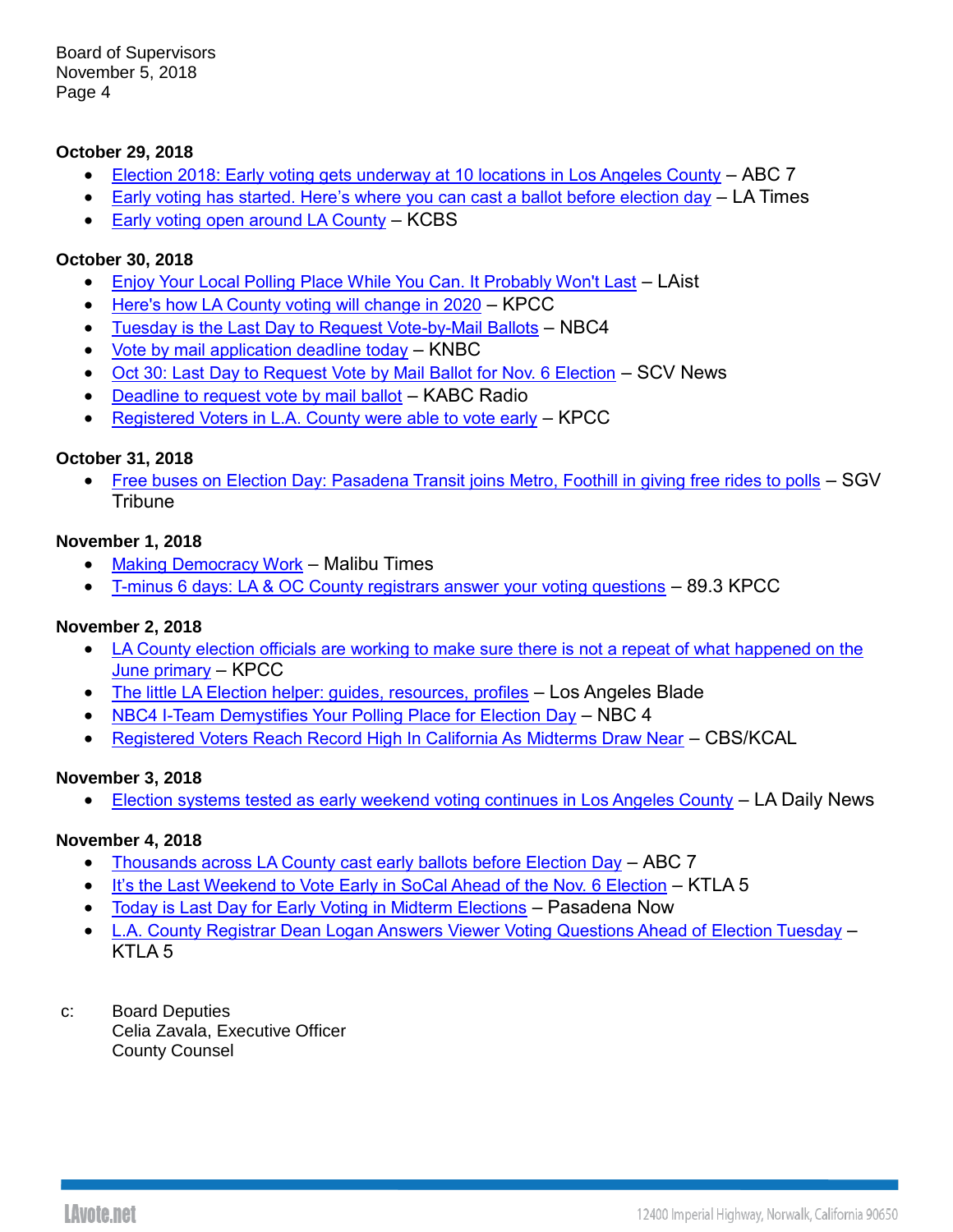| <b>Election Activity Statistics</b>                                                   |            |            |            |           |  |  |  |  |  |
|---------------------------------------------------------------------------------------|------------|------------|------------|-----------|--|--|--|--|--|
| November 6, 2018 General Election                                                     |            |            |            |           |  |  |  |  |  |
|                                                                                       | 10/15/2018 | 10/22/2018 | 10/29/2018 | 11/5/2018 |  |  |  |  |  |
| <b>Vote By Mail</b>                                                                   |            |            |            |           |  |  |  |  |  |
| <b>Ballots Issued</b>                                                                 | 2,468,243  | 2,586,091  | 2,694,571  | 2,749,849 |  |  |  |  |  |
| <b>Ballots Received Back</b>                                                          | 12,002     | 143,417    | 405,024    | 699,520   |  |  |  |  |  |
| <b>Military and Overseas</b>                                                          |            |            |            |           |  |  |  |  |  |
| <b>Ballots Issued</b>                                                                 | 26,846     | 27,381     | 28,046     | 28,174    |  |  |  |  |  |
| <b>Ballots Received</b>                                                               | 916        | 2,185      | 4,157      | 5,755     |  |  |  |  |  |
| <b>Sample Ballots</b>                                                                 |            |            |            |           |  |  |  |  |  |
| Mailed (continuous through date)                                                      | 2,223,019  | 4,735,542  | 4,889,636  | 4,968,573 |  |  |  |  |  |
| Incoming Voter Registration Totals by Supervisorial Districts (since January 1, 2018) |            |            |            |           |  |  |  |  |  |
| District 1                                                                            | 875,837    | 879,123    | 885,849    | 890,351   |  |  |  |  |  |
| District 2                                                                            | 1,017,632  | 1,020,948  | 1,026,730  | 1,031,469 |  |  |  |  |  |
| District 3                                                                            | 1,131,722  | 1,135,786  | 1,142,391  | 1,149,014 |  |  |  |  |  |
| District 4                                                                            | 1,093,688  | 1,096,447  | 1,102,573  | 1,107,274 |  |  |  |  |  |
| District 5                                                                            | 1,109,633  | 1,114,557  | 1,123,554  | 1,128,827 |  |  |  |  |  |
| <b>Countywide Total</b>                                                               | 5,228,512  | 5,246,861  | 5,281,097  | 5,306,935 |  |  |  |  |  |
|                                                                                       | 10/15/2018 | 10/22/2018 | 10/29/2018 | 11/5/2018 |  |  |  |  |  |
| Incoming Voter Registration Totals by Age (since January 1, 2018)                     |            |            |            |           |  |  |  |  |  |
| 18-29                                                                                 | 307,114    | 330,206    | 362,652    | 384,766   |  |  |  |  |  |
| 30-39                                                                                 | 194,683    | 205,763    | 220,649    | 232,178   |  |  |  |  |  |
| 40-49                                                                                 | 130,705    | 137,207    | 145,903    | 153,561   |  |  |  |  |  |
| 50-59                                                                                 | 119,559    | 125,429    | 132,664    | 139,872   |  |  |  |  |  |
| 60-69                                                                                 | 91,748     | 96,356     | 101,229    | 107,232   |  |  |  |  |  |
| 70-79                                                                                 | 47,307     | 49,356     | 51,830     | 54,119    |  |  |  |  |  |
| Over 80                                                                               | 21,006     | 24,945     | 22,775     | 23,733    |  |  |  |  |  |
| No Data                                                                               | 282        | 325        | 333        | 379       |  |  |  |  |  |
| <b>Total</b>                                                                          | 912,404    | 969,727    | 1,038,035  | 1,095,840 |  |  |  |  |  |